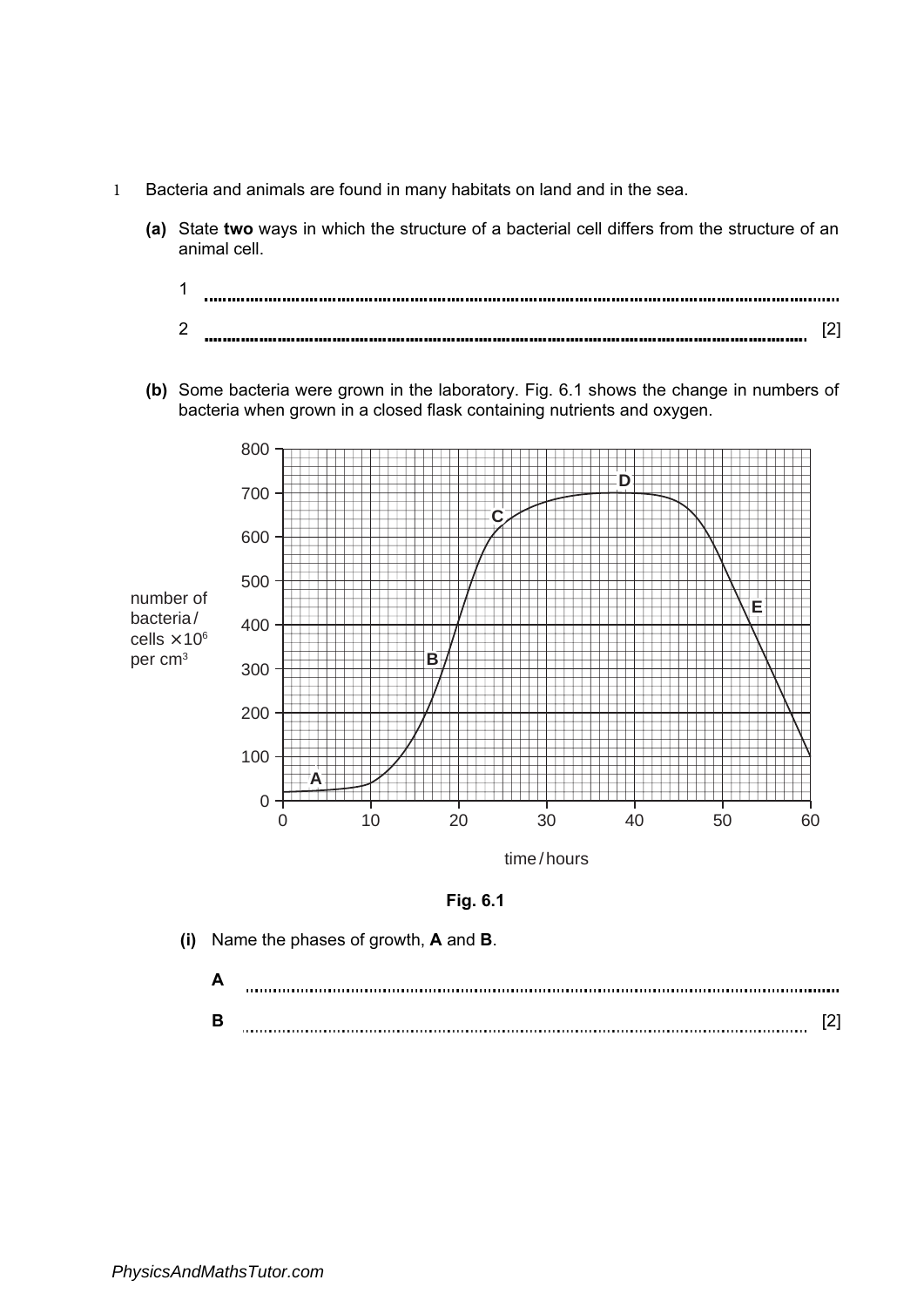(ii) Explain why the numbers of bacteria do not change in phase D and decrease in phase E.

[3]

(c) Fig. 6.2 shows the vent crab, Bythograea thermydron, which lives at great depths in the sea where there is no light.



Fig. 6.2

(i) State one feature, visible in Fig. 6.2, that show that B. thermydron is an arthropod.

[1]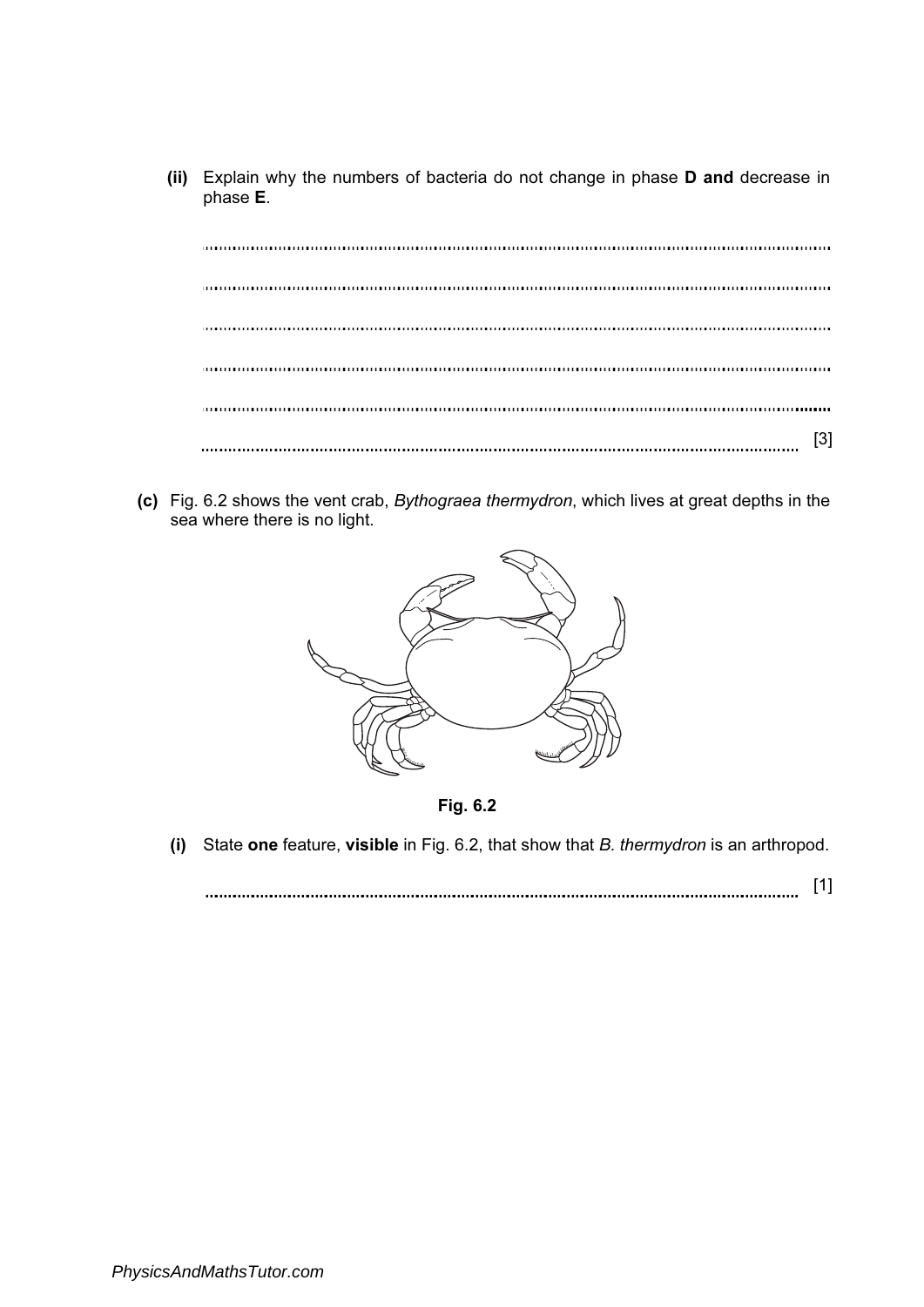(ii) Although most species of crabs are red, brown or green, B. thermydron is white. Suggest and explain how white crabs evolved at great depths in the sea.

| ,,,,,,,,,,,,,, |             |
|----------------|-------------|
|                |             |
|                |             |
|                |             |
|                |             |
|                |             |
|                |             |
|                | $[4]$       |
|                |             |
|                | [Total: 12] |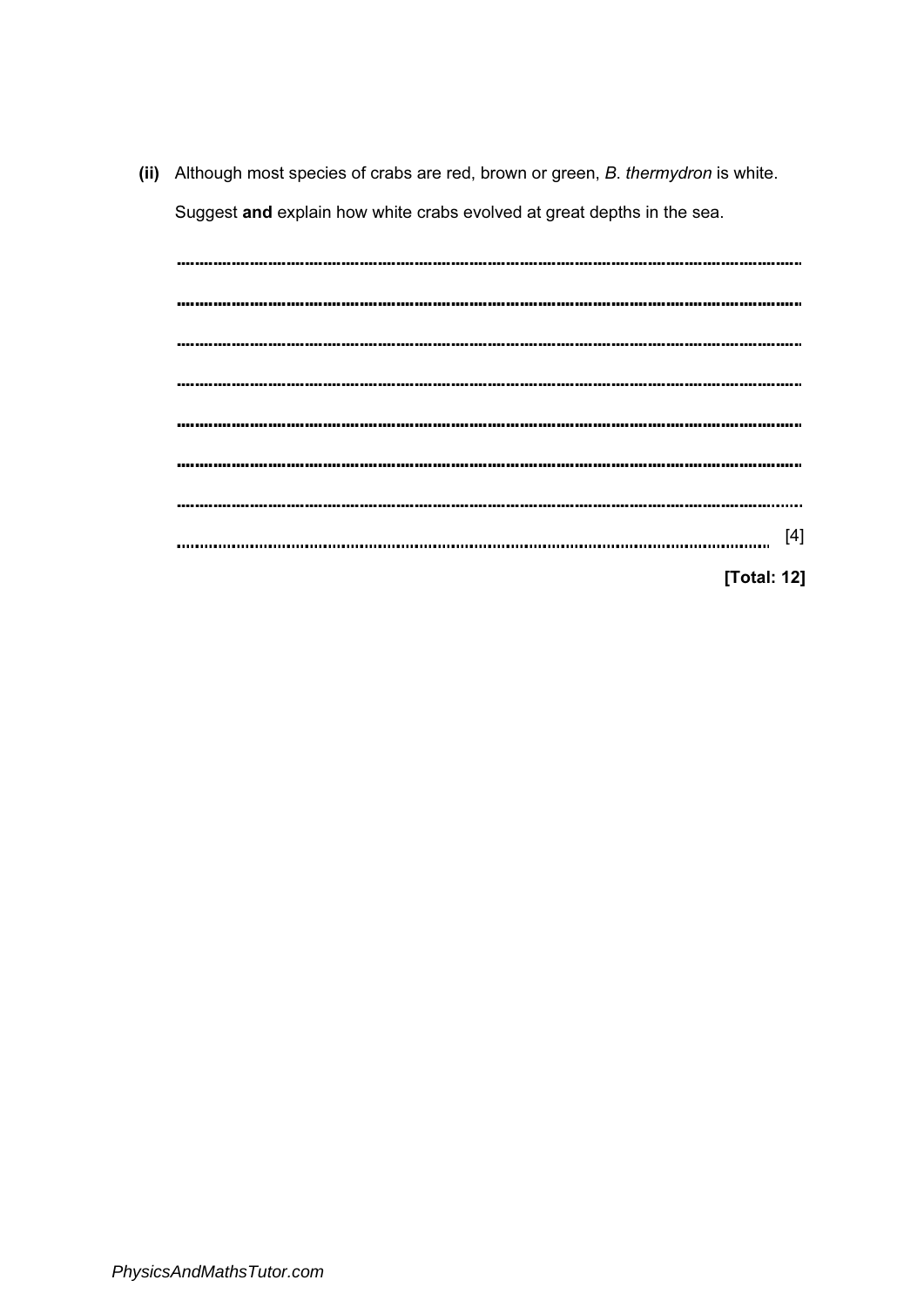2 (a The production of yoghurt involves the fermentation of milk by two types of bacteria that use the protein and sugar (lactose) in milk.

Lactobacillus bulgaricus breaks down proteins into short chains of amino acids.

Streptococcus thermophilus uses the chains of amino acids to make formic acid.

L. bulgaricus then uses lactose and formic acid to make lactic acid.

The flow diagram in Fig. 3.1 shows the production process.



Fig. 3.1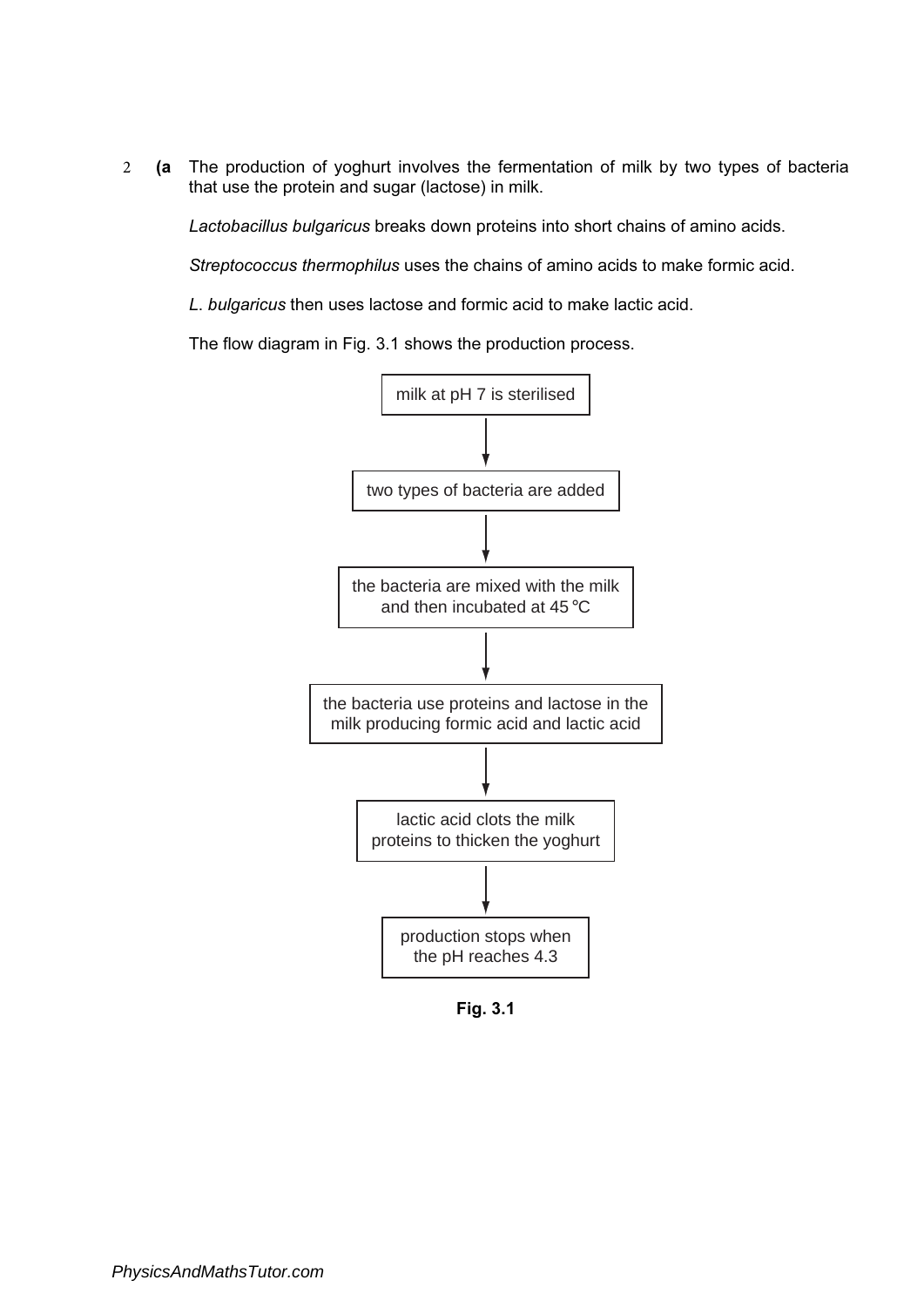(i) Explain why the milk is sterilised at the start of the process.

[2] (ii) Explain why the bacteria are incubated at 45°C. [2] (iii) State and explain what happens to the populations of the bacteria during the yoghurt-making process. [5]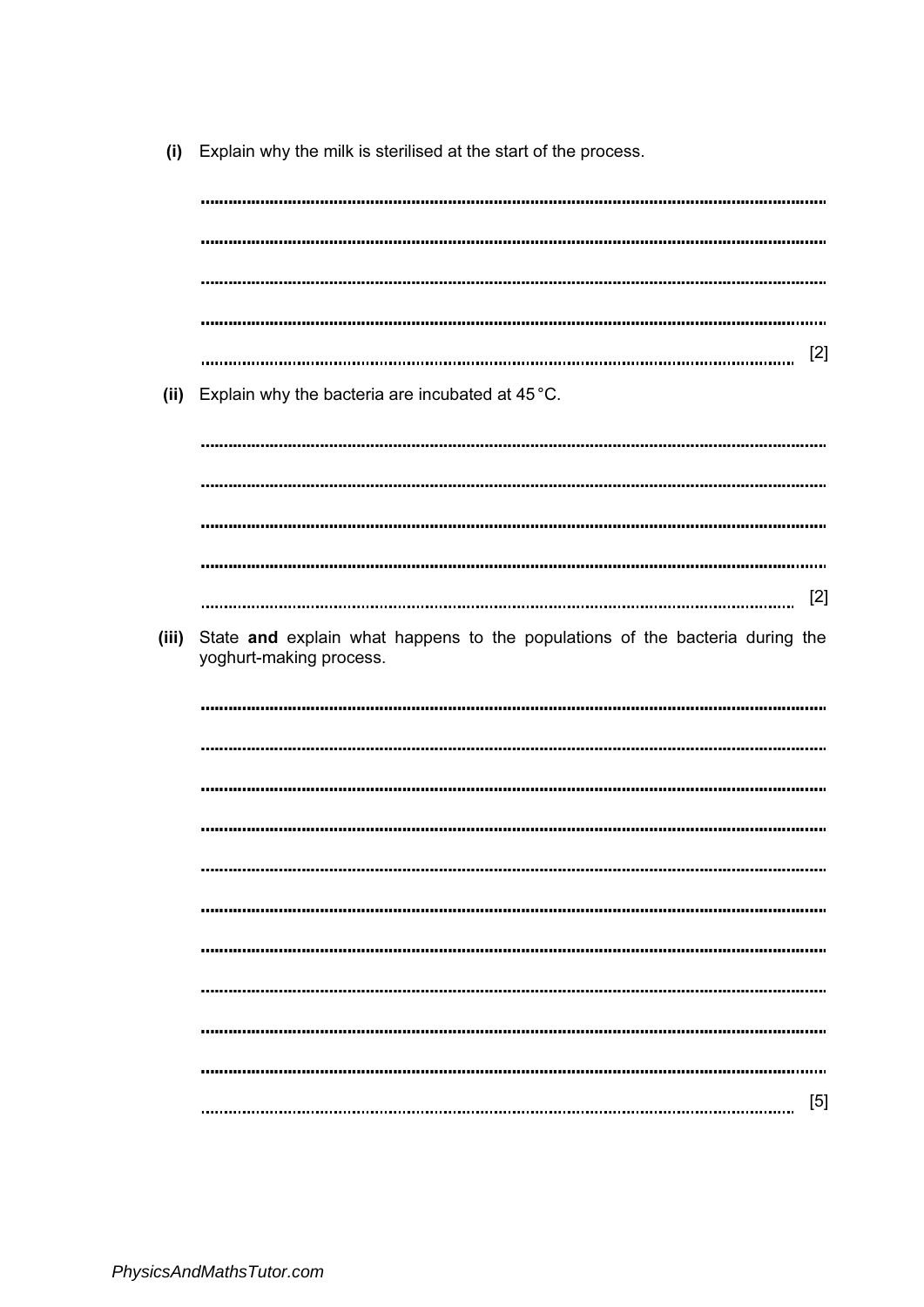[2] (b) At the end of the fermentation, food additives may be added to the yoghurt. State three types of food additive that may be used in producing yoghurt. 1 2 3 [3]

(iv) Explain why yoghurt cannot be made by using only one of the types of bacteria.

[Total: 14]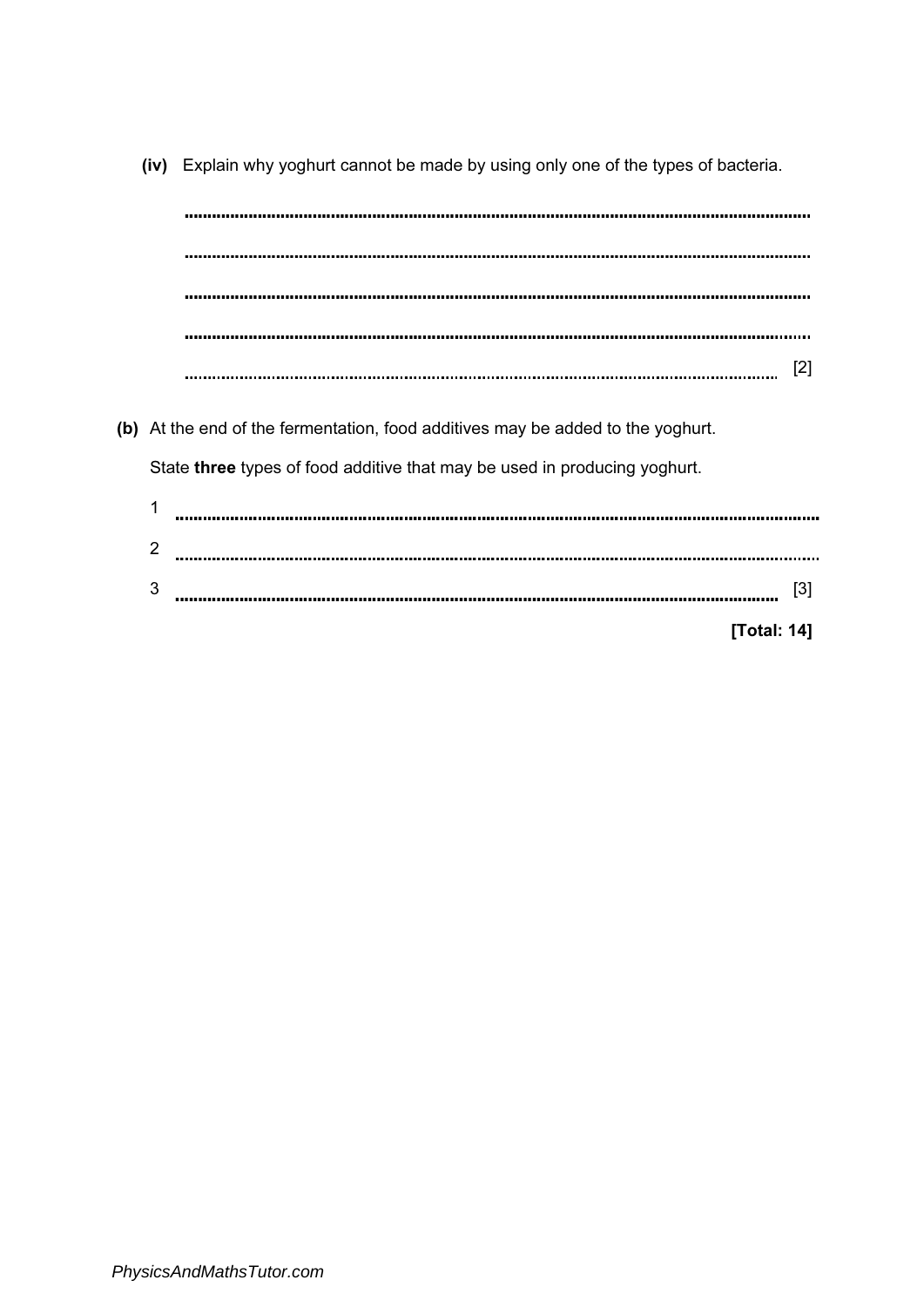- 3 The Galápagos Islands in the Pacific Ocean have many species of animals and plants that live nowhere else. Iguanas are large herbivorous reptiles. Four species of iguana live on the Galápagos Islands:
	- marine iguana, Amblyrhynchus cristatus
	- land iguana, Conolophus subcristatus
	- Santa Fe land iguana, Conolophus pallidus
	- pink land iguana, Conolophus rosada

Fig. 2.1 shows a marine iguana.





(a) Reptiles and mammals are both vertebrates.

State three features of mammals that are not found in reptiles.

| × |  |
|---|--|
| 2 |  |
| 3 |  |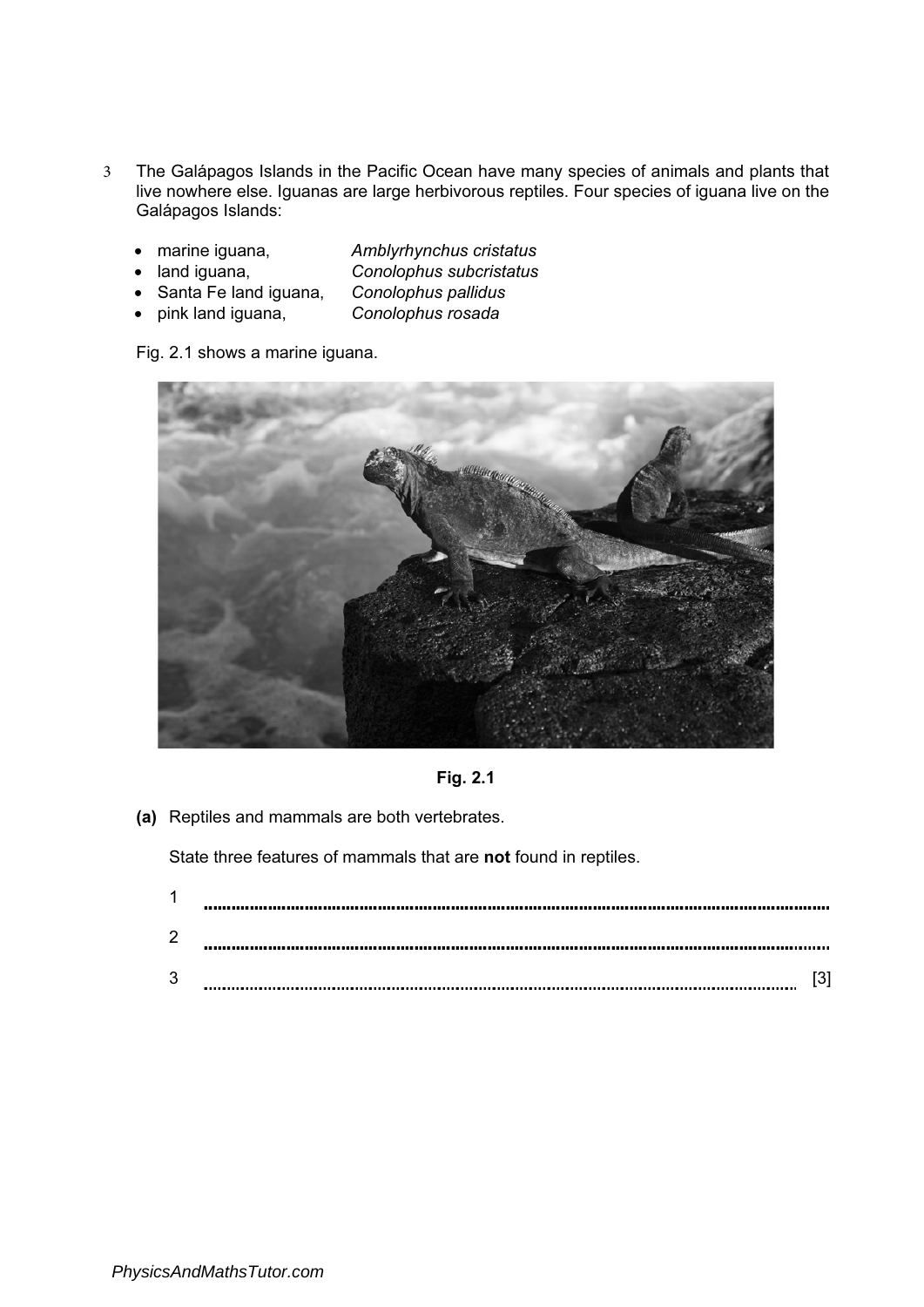(b) The marine iguana, A. cristatus, feeds on seaweed and must therefore dive several metres into the cold waters that surround the Galápagos Islands. Iguanas can only stay in the water for a short length of time, until their body temperature drops too low. Mammals of an equivalent size, such as sea otters, can stay in cold water for a long time.

Explain how some mammals are able to stay in cold water for a long time.

[5]

Land iguanas live on Isabela, the largest island in the Galápagos. In 1986, some rangers from the Galápagos National Park found a population of pink land iguanas living at the northern end of the island. These iguanas have been studied in detail and are now classified as a new species, C. rosada.

(c) Define the term population.

[2] (d) Suggest how a study of the DNA of iguanas helps to classify them. 

[1]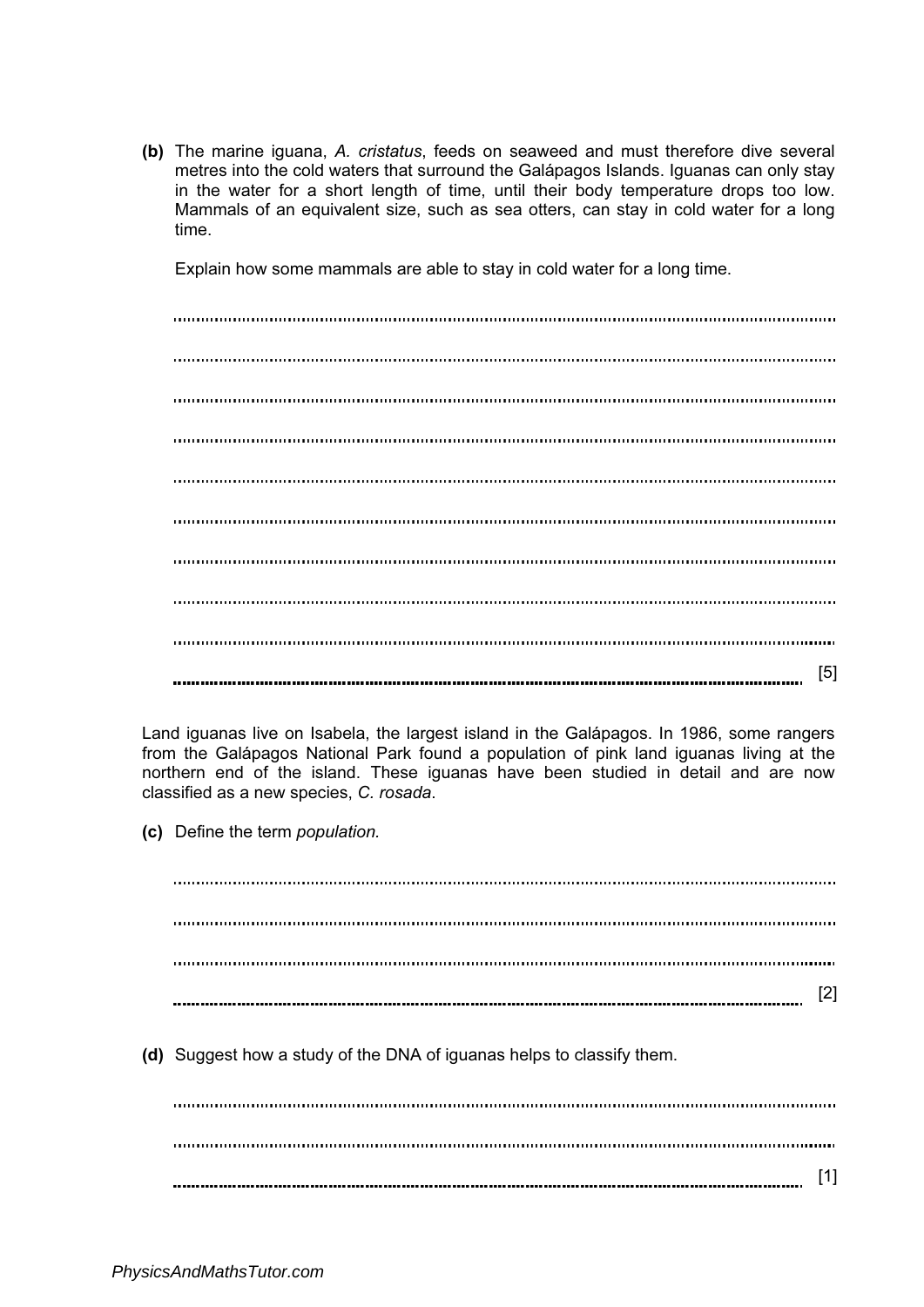(e) The International Union for the Conservation of Nature describes these iguanas as vulnerable. This means that their populations are likely to become extinct.

Suggest two reasons why it is important to conserve individual species, such as the four species of iguana on the Galápagos Islands.

| 1 |  |
|---|--|
|   |  |
|   |  |
| 2 |  |
|   |  |
|   |  |

[Total: 13]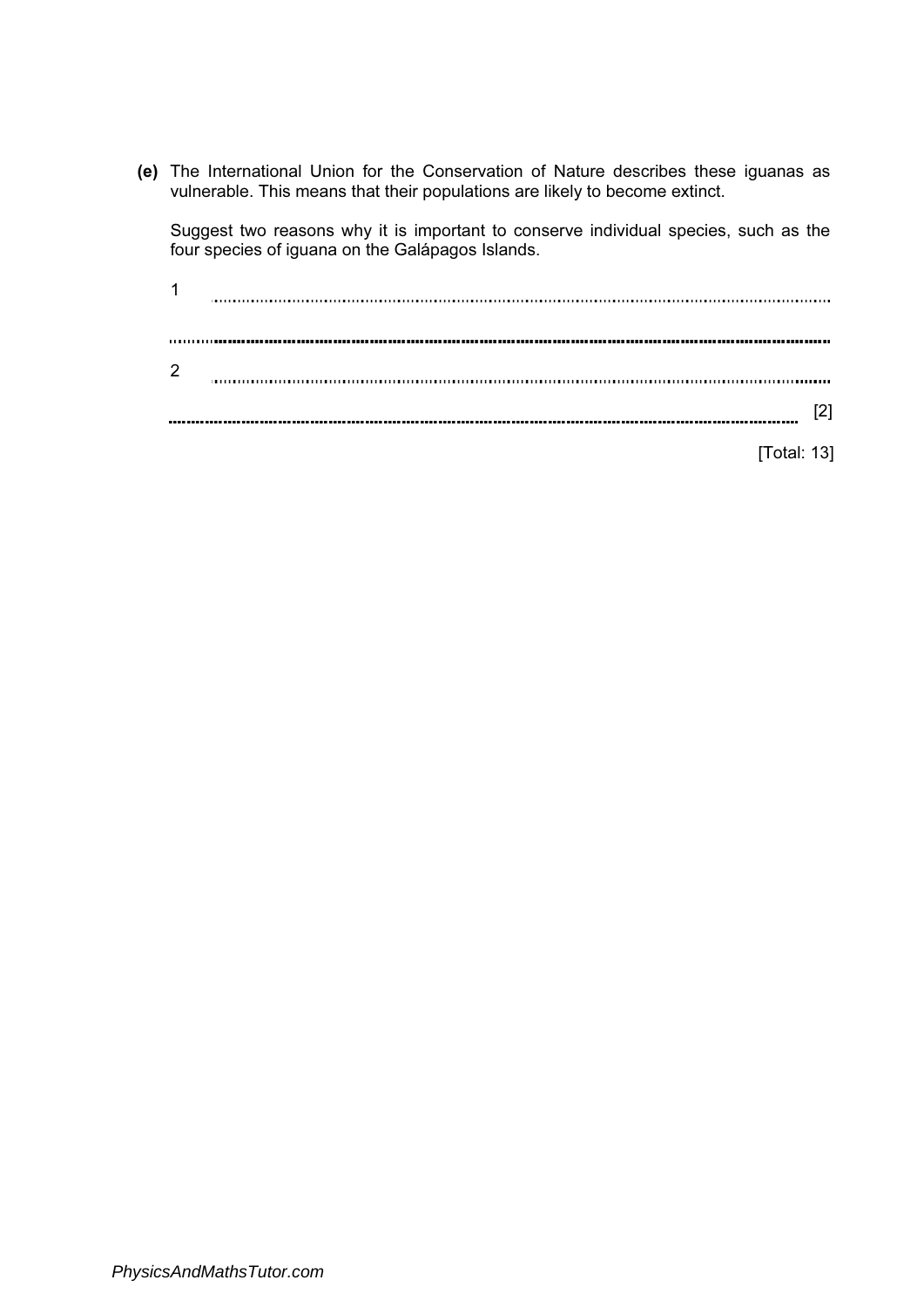4 Fig. 1.1 shows a goliath beetle, Goliathus giganteus.



Fig. 1.1

(a) State two features, visible in Fig. 1.1, that show that Goliathus giganteus is an arthropod.

| ົ<br>- |  |
|--------|--|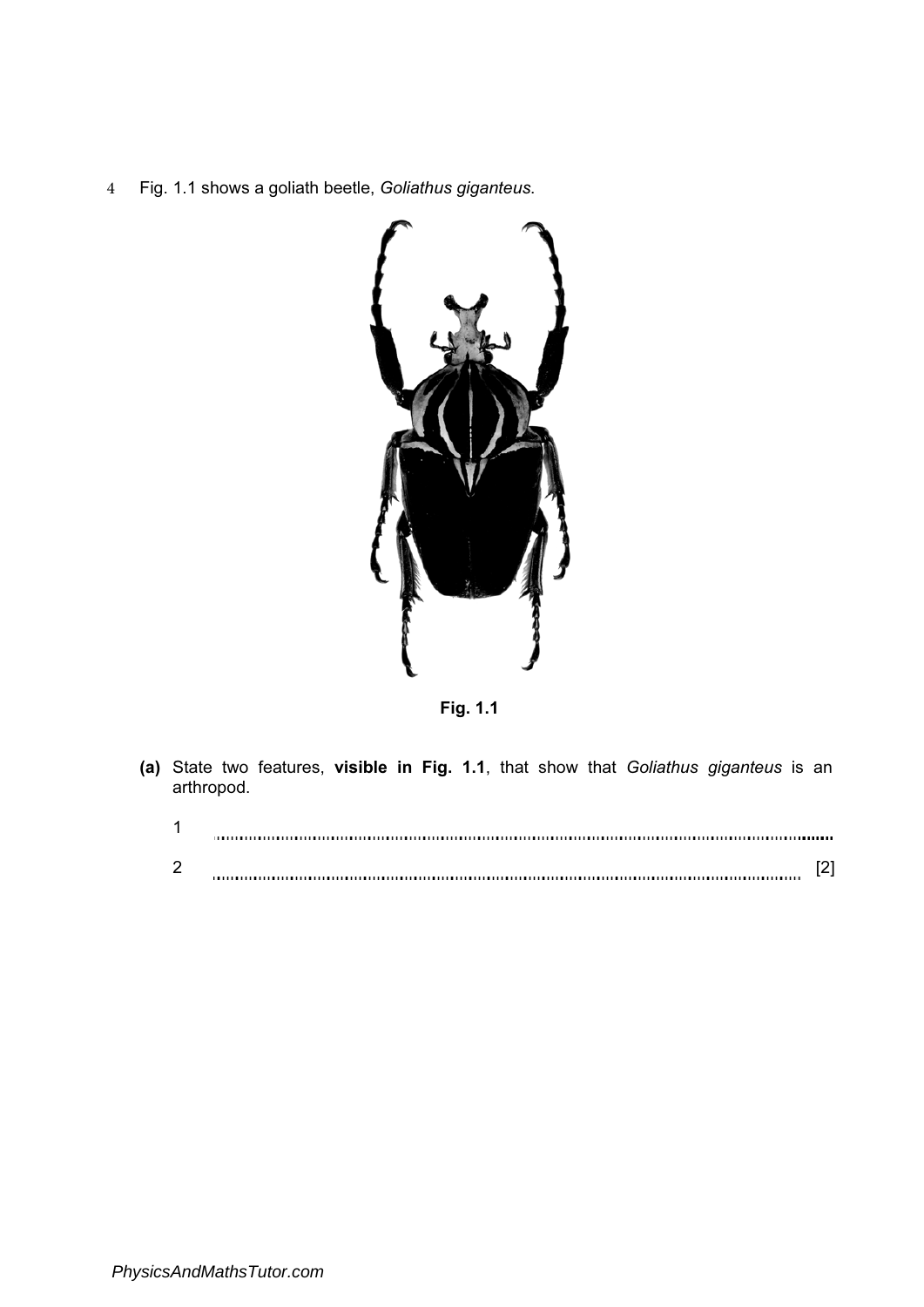Various arthropods are pests of date palms and cause much damage to this important crop throughout the Middle East.

Fig. 1.2 shows eight species of arthropod that are pests of date palms.



Fig. 1.2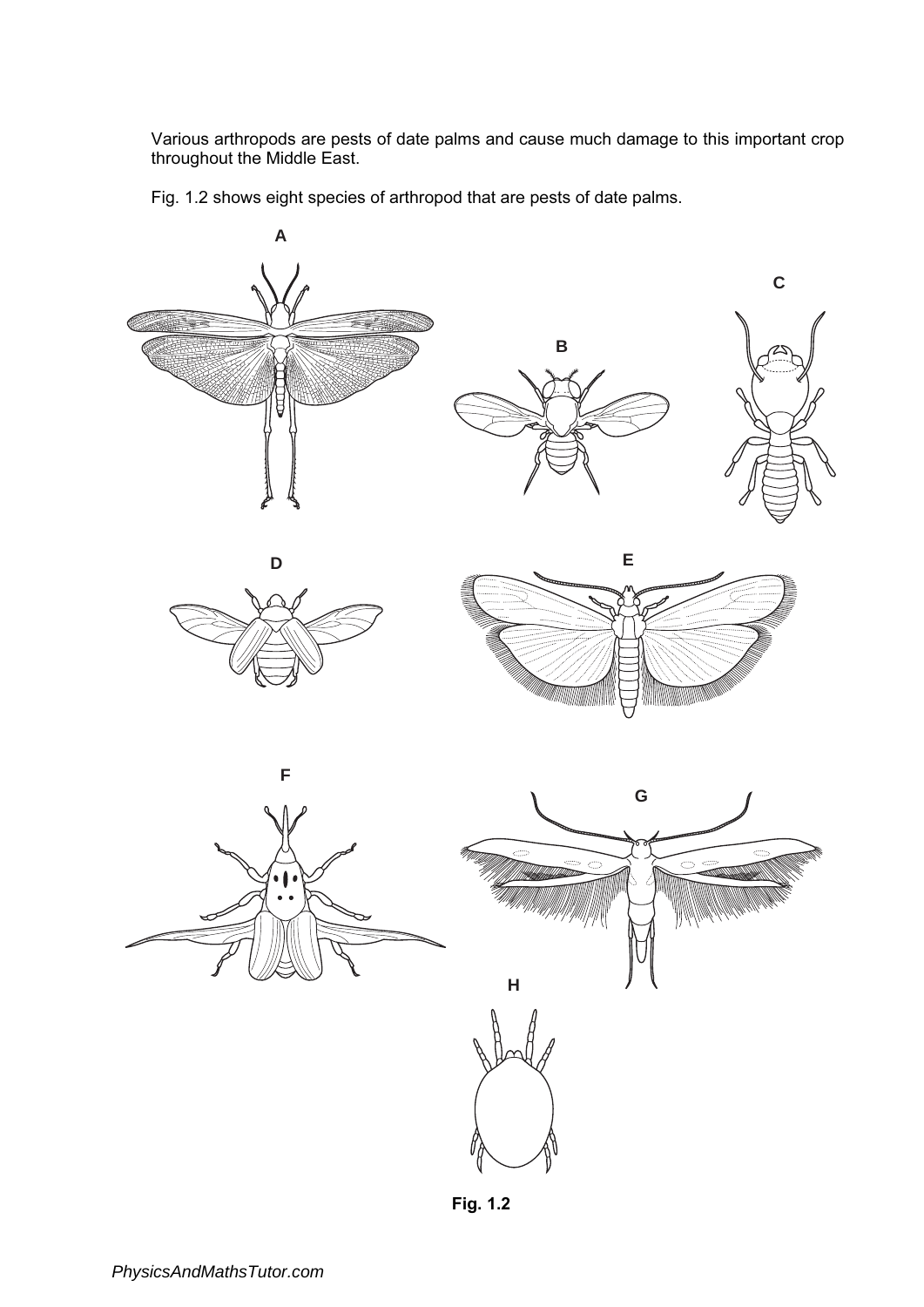(b) Use the key to identify each species. Write the letter of each species, B to H, in the correct box in the key. One, A, has been done for you.

| 1(a) | Wings present                                            | go to 2                   |   |
|------|----------------------------------------------------------|---------------------------|---|
| (b)  | Wings absent                                             | go to 7                   |   |
| 2(a) | Back legs adapted for jumping                            | Schistocerca gregaria     | A |
| (b)  | Back legs not adapted<br>for<br>jumping                  | go to 3                   |   |
| 3(a) | Two pairs of wings                                       | go to 4                   |   |
| (b)  | One pair of wings                                        | Drosophila melanogaster   | . |
| 4(a) | Wings with hairs                                         | go to 5                   |   |
| (b)  | Wings with no hairs                                      | go to 6                   |   |
| 5(a) | Hairs on back wings<br>longer<br>than width of back wing | Ephestia cautella         | . |
| (b)  | Hairs on back wings shorter<br>than width of back wing   | Batrachedra amydraula     | . |
| 6(a) | Thorax with spots                                        | Rhynchophorus ferrugineus | . |
| (b)  | Thorax with no spots                                     | Oryctes agamemnon         |   |
| 7(a) | Three pairs of legs                                      | Microcerotermes diversus  |   |
| (b)  | Four pairs of legs                                       | Oligonychus afrasiaticus  |   |

| ×<br>۰. |
|---------|
|---------|

[4]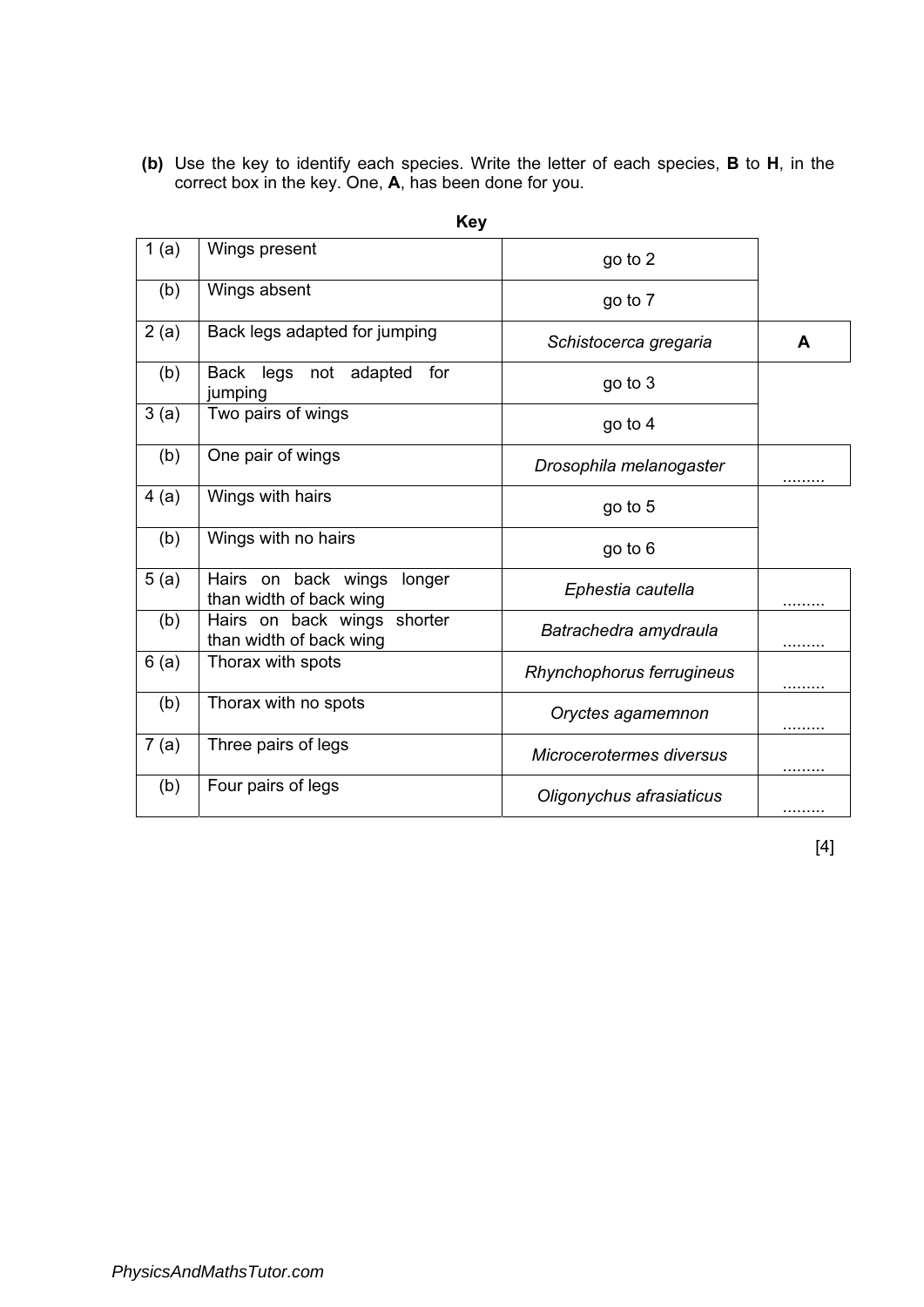Pesticides can be sprayed onto date palms to kill pests. This can damage the environment.

(c) Outline the damage to the environment that may be done by spraying pesticides.

[4]

An alternative to using pesticides is biological control.

The Senegalese grasshopper is a serious pest in West Africa. A fungal parasite of grasshoppers is used as a means of biological control. Spores of the fungus are sprayed onto populations of grasshoppers.

An investigation was carried out to compare this biological control with a pesticide.

Three fields were treated as follows:

- sprayed with fungal spores
- sprayed with pesticide
- not sprayed
- (d) Explain why one field was not sprayed.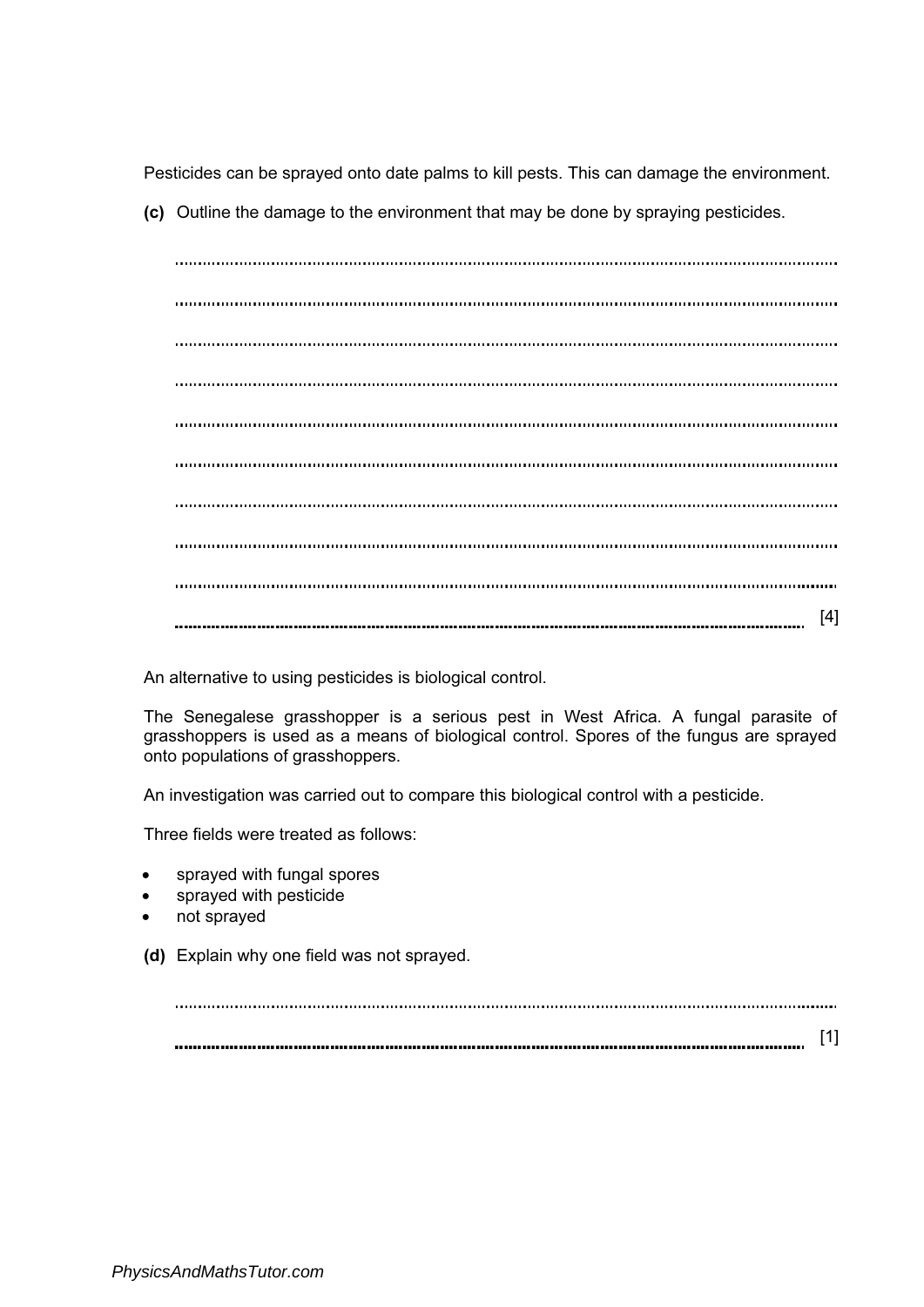The population density of grasshoppers was recorded for 22 days after spraying. The results are shown in Fig. 1.3.





(e) (i) Describe the effects of the two sprays on the populations of grasshoppers. You will gain credit if you use data from Fig. 1.3 to support your answer.

| pesticide     |     |
|---------------|-----|
|               |     |
|               |     |
|               |     |
|               |     |
| fungal spores |     |
|               |     |
|               |     |
|               |     |
|               | [5] |